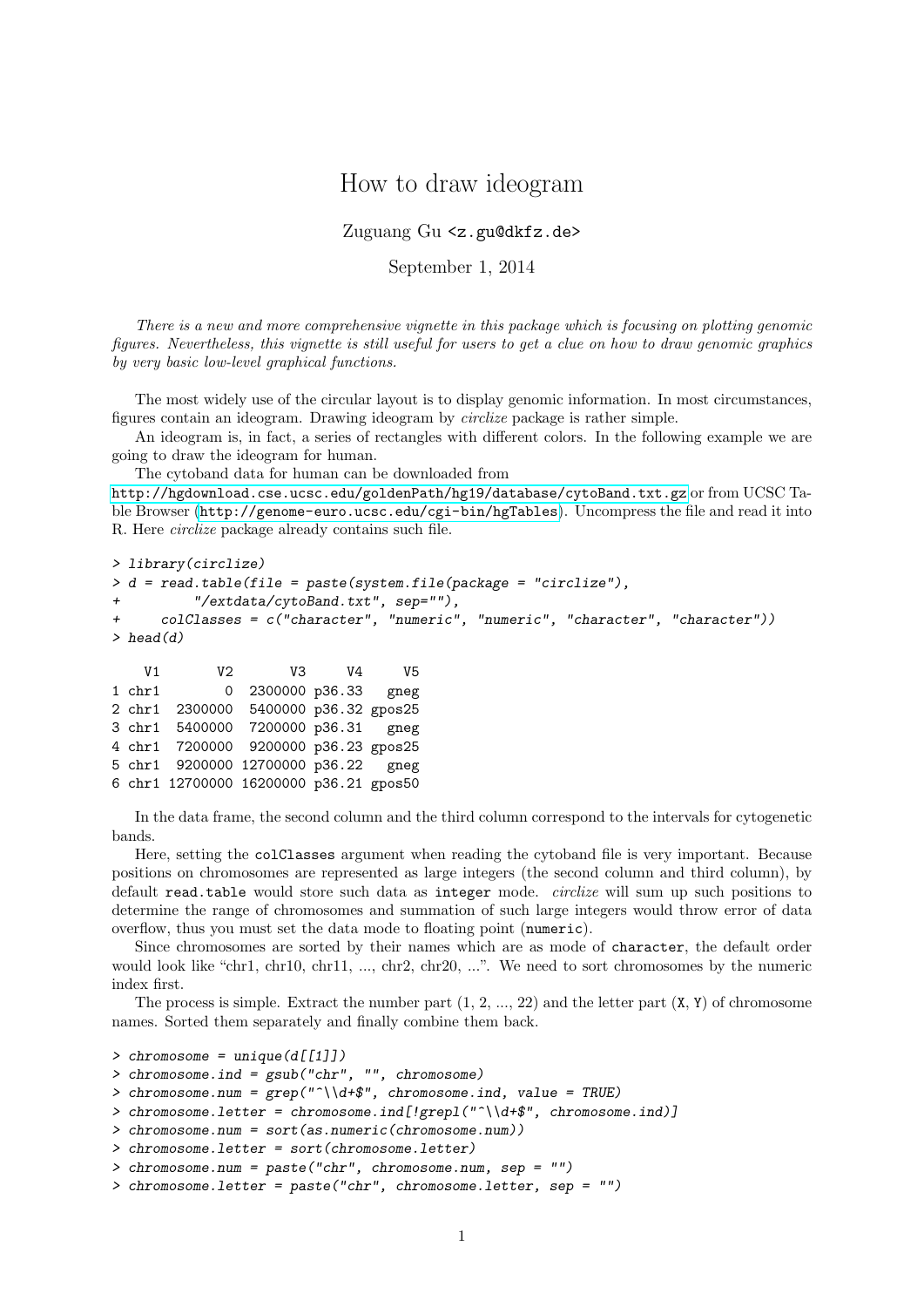```
> chromosome = c(chromosome.num, chromosome.letter)
> chromosome
 [1] "chr1" "chr2" "chr3" "chr4" "chr5" "chr6" "chr7" "chr8" "chr9"
[10] "chr10" "chr11" "chr12" "chr13" "chr14" "chr15" "chr16" "chr17" "chr18"
[19] "chr19" "chr20" "chr21" "chr22" "chrX" "chrY"
```
The cytoband data also provides the range of each chromosome. This can be set as the xlim of each chromosome. In the following code, we calculate the start position and the end position of each chromosome and store them in a matrix in which order of rows of xlim correspond to the order of elements in chromosome.

```
> xlim = matrix(nrow = 0, ncol = 2)> for(chr in chromosome) {
+ d2 = d/d/[1] = -chr, ]
+ xlim = rbind(xlim, c(min(d2[[2]]), max(d2[[3]])))+ }
```
Note that chromosome name in UCSC has prefix of 'chr', so if you are using chromosomes form 1000 Genome project which have not 'chr' prefix, remember to add it.

Before we initialize the circular layout, we need to set some graphic parameters. Here we do not need any cell paddings and we do not need the line to be too thick because genomic graphic is always huge.

```
> par(max = c(1, 1, 1, 1), Iwd = 0.5)> circos.par(cell.padding = c(0, 0, 0, 0))
```
In the initialization step, width of each sector corresponds to the length of each chromosome. Also the order of sectors is determined in this step. Here we must explicitly set the levels of the factors to make sure the order of chromosomes is "chr1, chr2, chr3, ..." or else the order would be the alphabetical which is "chr1, chr11, ...". After the initialization step, the position of each chromosome as well as the order are stored in an internal variable. So in the later step, as long as the chromosome is specified, graphics will be put in the right sector.

In the initialization step, order of the xim matrix should correspond to the order of levels of variable factors, so do not be confused here.

```
> circos.initialize(factors = factor(chromosome, levels = chromosome), xlim = xlim)
```
After each chromosome has been allocated in the circle, we can draw the ideogram. Besides that, we also want to draw additional information such as axes and names of chromosomes. Here we will draw ideogram, axis and the chromosome names in one track (It is just an option, also you can draw ideogram, axes and names of chromosomes in different tracks as you like). in the following code, we create the first track in which there are 24 cells and each cell corresponds to a chromosome. The x-range of each cell is the range of the chromosome and the y-range of each cell is from 0 to 1.

```
> circos.trackPlotRegion(factors = chromosome, ylim = c(0, 1), bg.border = NA,
+ track.height = 0.1)
```
In the above codes, it is not necessary to set the factors argument. If factors is not set, circos.trackPlotRegion will automatically create plotting regions for all available sectors which have already been initialized.

Now in each cell, we draw the ideogram for each chromosome. Code is simple. The steps are: for each chromosome:

- 1. assign different colors for different cytogenetic bands;
- 2. draw rectangle for different bands;
- 3. add axes;
- 4. add chromosome names.

Here the color theme is from <http://circos.ca/tutorials/course/slides/session-2.pdf>, page 42.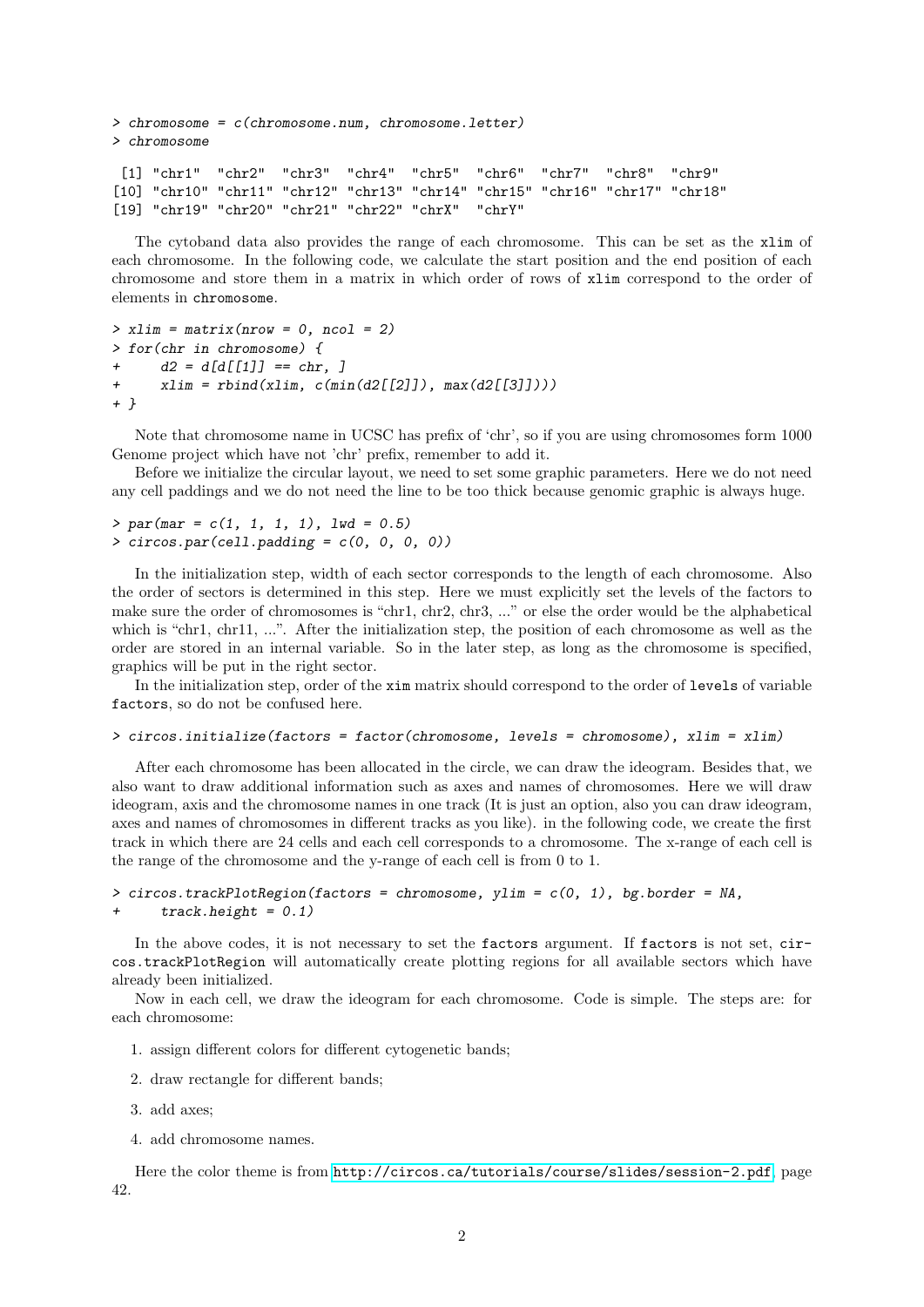```
> for(chr in chromosome) {
+ # data in current `chr`
+ d2 = d[d[[1]] == chr, ]+ n = nrow(d2)+
+ # assign colors
+ col = rep("#FFFFFF", n)
+ col[d2[[5]] == "gpos100"] = rgb(0, 0, 0, maxColorValue = 255)+ col[d2[[5]] == "gpos"] = rgb(0, 0, 0, maxColorValue = 255)+ col[d2[[5]] == "gpos75"] = rgb(130, 130, 130, maxColorValue = 255)+ col[d2[[5]] == "gpos66"] = rgb(160, 160, 160, maxColorValue = 255)+ col[d2[[5]] == "gpos50"] = rgb(200, 200, 200, maxColorValue = 255)
+ col[d2[[5]] == "gpos33"] = rgb(210, 210, 210, maxColorValue = 255)
+ col[d2[[5]] == "gpos25"] = rgb(200, 200, 200, maxColorValue = 255)+ col[d2[[5]] == "gvar"] = rgb(220, 220, 220, maxColorValue = 255)
+ col[d2[[5]] == "gneg"] = rgb(255, 255, 255, maxColorValue = 255)<br>+ col[d2[[5]] == "acen"] = rgb(217, 47, 39, maxColorValue = 255)+ col[d2[[5]] == "acen"] = rgb(217, 47, 39, maxColorValue = 255)
+ col[d2[[5]] == "stalk"] = rgb(100, 127, 164, maxColorValue = 255)+
+ # rectangles for different locus
+ for(i in seq_len(n)) {
+ circos.rect(d2[i, 2], 0, d2[i, 3], 0.4, sector.index = chr,
+ col = col[i], border = NA)
+ }
+ # rectangle that cover the whole chromosome
+ circos.rect(d2[1, 2], 0, d2[n, 3], 0.4, sector.index = chr, border = "black")
+
+ # 4 4 7 15+ major.at = seq(0, 10^n \text{cchar}(\text{max}(x \text{lim}[, 2])), by = 50000000)
+ circos.axis(h = 0.5, major.at = major.at,
+ labels = paste(major.at/1000000, "MB", sep = ""),
+ sector.index = chr, labels.cex = 0.3)
+ chr.xlim = get.cell.meta.data("xlim", sector.index = chr)
+
     # chromosome names, only the number part or the letter part
+ circos.text(mean(chr.xlim), 1.2, labels = gsub("chr", "", chr),
         sector.index = chr, cex = 0.8)+ }
```
In the above code, you can find the ylim for the cells in the first track is  $c(0, 1)$  and the y-value in circos.text is 1.2 which exceeds the ylim. There may be some warnings saying some points are out of the plotting region. But in fact it is OK to draw something outside the plotting regions. You just need to make sure the final figure looks good.

If you do not want to draw ideogram in the most outside of the circos layout. You can draw it in other tracks as you wish.

If there is a translocation from position 111111111 in chromosome 2 to position 55555555 in chromosome 16. It can represent as a link in the circos layout.

> circos.link(sector.index1 = "chr2", point1 = 111111111, sector.index2 = "chr16",  $point2 = 55555555$ 

If position 88888888 in chromosome 6 is important and we want to mark it, we can first create a new track and add line and text in the specified cell.

```
> # create a new track
> circos.trackPlotRegion(ylim = c(0, 1), bg.border = NA)
> circos.text(88888888, 0.2, labels = "site", sector.index = "chr6", adj = c(0.5, 1))
> circos.lines(c(88888888, 88888888), c(0.3, 1), sector.index = "chr6", straight = TRUE)
```